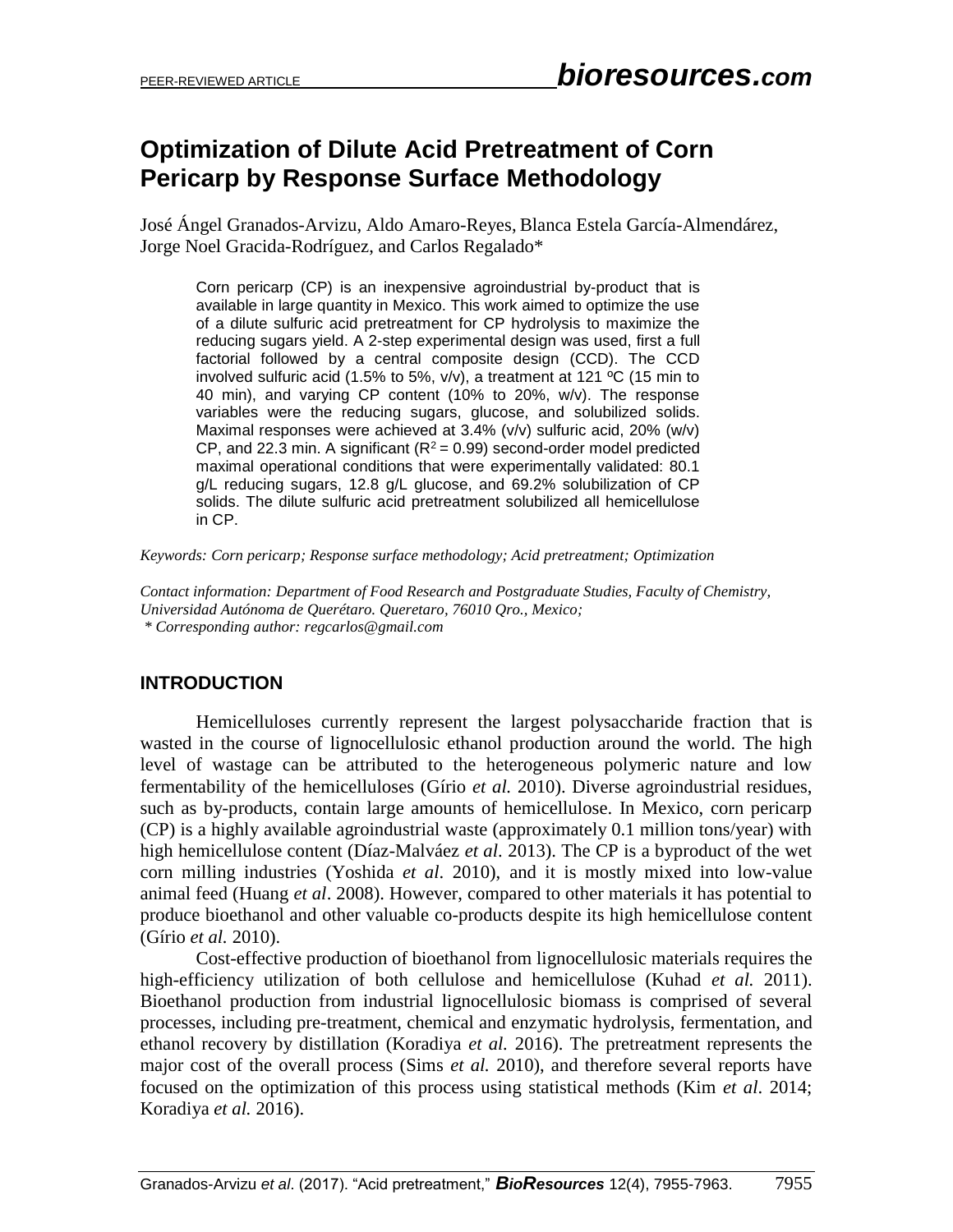Due to the simplicity, low cost, and effectiveness, dilute acid pretreatment is considered the most likely alternative for commercial operations (Jung and Kim 2015), and lignocellulosic materials pretreated with diluted  $H_2SO_4$  have achieved high hydrolysis yields (Alvira *et al.* 2010). This treatment enhances carbohydrate hydrolysis, especially those comprising the lignin-hemicellulose barrier that covers cellulose (Jung and Kim 2015). However, there are no reports showing optimization strategies to achieve high reducing sugars yield from corn pericarp employing dilute sulfuric acid pretreatment. Bura *et al.* (2003); Yoshida *et al.* (2010), and Myat and Ryu (2014) have optimized such yields using other pretreatments, achieving lower results than those reported here. In addition, Van Eylen *et al.* (2011) reported that acid pretreatment on CP may not achieve similar results as for other lignocellulosic materials, because of the distinct buffering capacity of corn cobs and corn stover. Therefore, this study aims to use dilute sulfuric acid as part of an optimized pretreatment strategy for CP hydrolysis to maximize reducing sugars yield by response surface methodology.

### **EXPERIMENTAL**

#### **Materials**

The CP was obtained from Ingredion, San Juan del Rio, Queretaro, Mexico. It was dried at 55 °C for 48 h to 10% (w/w) moisture in an oven (Memmert, Model UN110, Schwabach, Germany), and the biomass was then stored in plastic bags before use. The composition of CP was determined from neutral (Ankon 2011a) and acid detergent fibers (Ankon 2011b), and it was (% dry basis):  $21.48 \pm 0.64$  hemicellulose,  $8.41 \pm 0.21$ cellulose,  $0.37 \pm 0.06$  lignin, and  $69.74 \pm 0.89$  soluble solids. It was ground using a laboratory mill Tecator (Fargo, ND, USA) to a particle size between 0.46 mm and 0.84 mm.

#### *Chemicals*

Analytical grade sulfuric acid and sodium hydroxide were purchased from J.T. Baker (Pittsburgh, PA, USA). The dinitrosalicylic acid and sodium potassium tartrate were obtained from Sigma-Aldrich (St. Louis, MO, USA). The glucose assay kit was acquired from R-Biopharm (Darmstadt, Germany).

#### **Methods**

To maximize the sugars yield by the dilute sulfuric acid pretreatment of CP, a 2 step experimental design was used. First, a full factorial followed by a central composite design was employed. The significance of the fitted models was tested by an analysis of variance (ANOVA) using Design Expert® (State-Ease, Version 9.0.4.1, Minneapolis, MN, USA), and adjusted determination coefficients  $(R^2)$ .

#### *Full factorial design*

A  $2<sup>3</sup>$  factorial design (FFD) (Design Expert® version 9.0.4.1, Minneapolis, MN, USA) was used to identify the factors significantly affecting sugars yield (Hsu *et al.* 2010). From preliminary experiments and previous reports (Kuhad *et al.* 2011; Avci *et al.* 2013), factors and ranges chosen were 1.5% to 5% (%  $v/v$ ) sulfuric acid, 10 min to 40 min treatment time at 121 °C, and 10% to 20% (% w/v) CP solids content. This design comprises eight treatments and one center point, with two replicates (Table 1).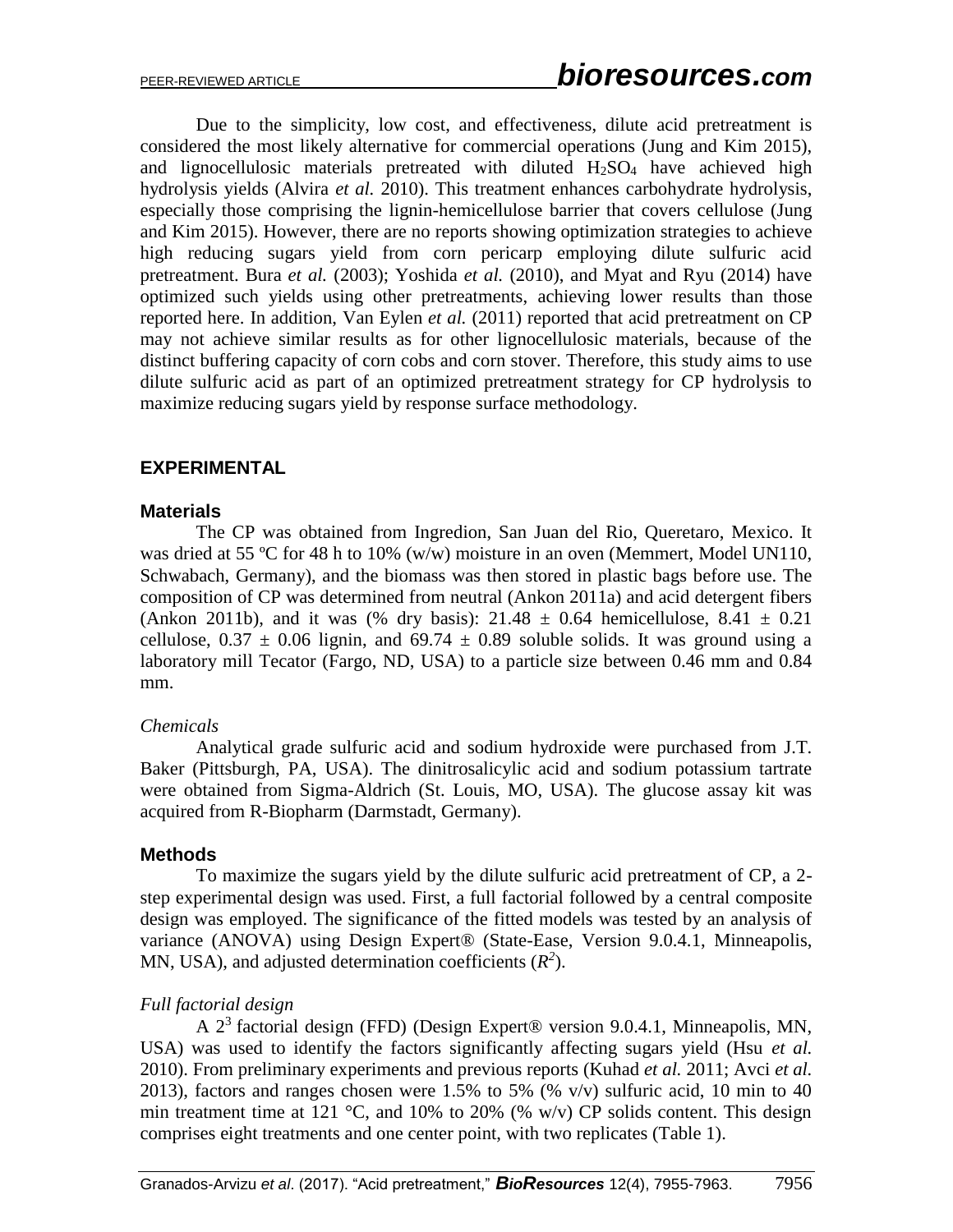| Factor         | Name              | Jnits      | Minimum | Maximum | Coded        | Values     | Mean |
|----------------|-------------------|------------|---------|---------|--------------|------------|------|
|                | $\mathsf{r}$ ime  | mın        | 15      | 40      | $-1.0 = 15$  | 1 $0 = 40$ | 27.5 |
| X <sub>2</sub> | Sulfuric acid     | (v/v)<br>% | 1.5     |         | $-1.0 = 1.5$ | $.0 = 5$   | 3.25 |
| Xз             | <b>Initial CP</b> | % (w/v)    |         | 20      | $-1.0 = 10$  | $1.0 = 20$ | 15   |

| <b>Table 1.</b> Full Factorial Design 2 <sup>3</sup> for Pretreatment of CP; Factors: Sulfuric Acid, |  |
|------------------------------------------------------------------------------------------------------|--|
| Initial CP, and Treatment Time                                                                       |  |

Treatments were performed in 50-mL conical bottom tubes containing 35 mL of the reaction mixture according to Table 1. Heating was conducted in an autoclave (FELISA, FE-398, Jalisco, Mexico). After pretreatment, the samples were adjusted to pH  $=$  5 with NaOH 5 M, followed by filtration and the solid fraction was dried at 90 °C for 12 h. Acid pretreatment efficiency was estimated from the remaining solid fraction, and expressed as % solubilized solids. The total reducing sugars (Wood *et al.* 2012) and glucose (R-Biopharm, Darmstadt, Germany) were determined in the filtrate.

#### *Central composite design*

Considering the results of the FFD, a central composite design (CCD) (Design Expert ® version 9.0.4.1, Minneapolis, MN, USA) was performed to find the optimum conditions to maximize the total reducing sugars release, glucose, and % solubilized solids. The CCD was constructed using eight axial points, six star points ( $\pm \alpha$ ), and six replicates at the central point (Table 2) (Montgomery 2005).

| Factor         | Name              | Units   | Axial<br>Point<br>(-1.68) | Low Level<br>(-1) | Central<br>Level $(0)$ | High<br>Level<br>(+1` | Axial<br>Point<br>$(+1.68)$ |
|----------------|-------------------|---------|---------------------------|-------------------|------------------------|-----------------------|-----------------------------|
| X <sub>1</sub> | Time              | Min     |                           | 15                | 27                     | 40                    | 48                          |
| X <sub>2</sub> | Sulfuric acid     | % (v/v) | 0.307                     | 1.5               | 3.25                   | 5                     | 6.18                        |
| $X_3$          | <b>Initial CP</b> | % (w/v) | 6.59                      | 10                | 15                     | 20                    | 23.4                        |

**Table 2.** Central Composite Design to Optimize Pretreatment of CP

Treatments were performed as depicted in the full factorial design section, and acid pretreatment efficiency, total reducing sugars yield, and glucose yield were determined as above-mentioned. The results were evaluated by ANOVA, and the predicted adjusted models that showed good fit to the data were used to estimate the optimal responses. The desirability function is useful to optimize multiple responses (Montgomery 2005), and it was employed to optimize the three responses. Cellulose, hemicellulose, and lignin were measured (Vogel *et al.* 1999) from the remaining solid fraction that resulted after application of the optimized operational conditions.

#### **RESULTS AND DISCUSSION**

#### **Linear Model for Dilute Sulfuric Acid Pretreatment of Corn Pericarp**

The ANOVA results of the FFD for the three responses are summarized in Table 3. A significant fit was found between the experimental and predicted data for all of the tested factors ( $p < 0.05$ ). However, the low  $p$  value of the lack of fit indicates that linear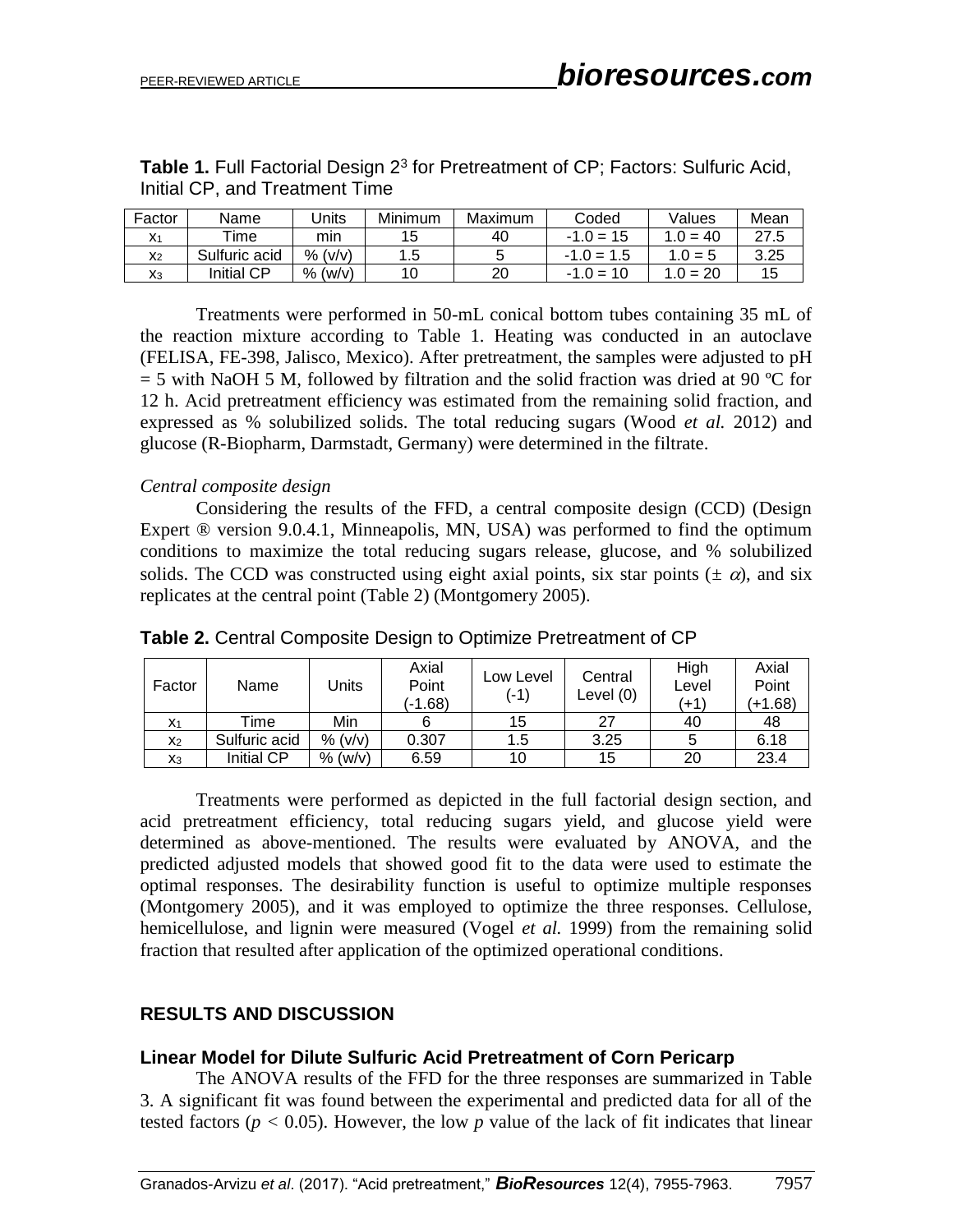models did not explain some experimental data. Therefore, it was considered necessary to apply a quadratic model that might offer a better fit to experimental data.

| Response               | <b>Source</b> | Sum of<br><b>Squares</b> | df | Mean<br><b>Square</b> | <b>F</b> Value | p-value<br>Prob > F |
|------------------------|---------------|--------------------------|----|-----------------------|----------------|---------------------|
| Total                  | Model         | 13111.30                 | 6  | 2185.22               | 56.20          | < 0.0001            |
| Reducing               | Lack of fit   | 773.39                   | 2  | 386.7                 | 1634.64        | < 0.0001            |
| sugars                 | $R^2$ adj.    | 0.92                     |    |                       |                |                     |
|                        | Model         | 418.25                   | 6  | 69.71                 | 22.10          | < 0.0001            |
| Glucose                | Lack of fit   | 58.31                    | 2  | 29.15                 | 109.99         | < 0.0001            |
|                        | $R^2$ adj.    | 0.83                     |    |                       |                |                     |
| %Solubilized<br>solids | Model         | 789.95                   | 6  | 131.66                | 22.87          | < 0.0001            |
|                        | Lack of fit   | 114.30                   | 2  | 57.15                 | 1257.04        | < 0.0001            |
|                        | $R^2$ adj.    | 0.83                     |    |                       |                |                     |

**Table 3.** Analysis of Variance for the Full Factorial Design

#### **Optimization of Dilute Sulfuric Acid Pretreatment Conditions**

A statistical analysis of the CCD (Table 4) showed that the models of the three experimental responses were significant  $(p < 0.05)$ . From the ANOVA, it was observed that the determination coefficients  $(R^2)$  were > 0.95, which indicated a good agreement of the models with experimental data, and additionally  $p > 0.05$  for the lack of fit.

| Response                          | <b>Source</b> | Sum of<br><b>Squares</b> | df | Mean<br><b>Square</b> | <b>F</b> Value | p-value<br>Prob > F |
|-----------------------------------|---------------|--------------------------|----|-----------------------|----------------|---------------------|
|                                   | Model         | 9371.60                  | 9  | 1041.20               | 3186.9         | < 0.0001            |
|                                   | Residual      | 3.27                     | 10 | 0.33                  |                |                     |
| Total<br>Reducing                 | Lack of fit   | 2.59                     | 5  | 0.52                  | 3.80           | 0.08                |
| sugars                            | Pure error    | 0.68                     | 5  | 0.14                  |                |                     |
|                                   | Total         | 9374.80                  | 19 |                       |                |                     |
|                                   | $R^2$ adj.    | 0.99                     |    |                       |                |                     |
|                                   | Model         | 382.98                   | 9  | 42.55                 | 590.30         | < 0.0001            |
| <b>Glucose</b>                    | Residual      | 0.72                     | 10 | 0.07                  |                |                     |
|                                   | Lack of fit   | 0.35                     | 5  | 0.06                  | 0.93           | 0.53                |
|                                   | Pure error    | 0.37                     | 5  | 0.08                  |                |                     |
|                                   | Total         | 383.7                    | 19 |                       |                |                     |
|                                   | $R^2$ adj.    | 0.99                     |    |                       |                |                     |
|                                   | Model         | 863.90                   | 9  | 95.99                 | 35333.20       | < 0.0001            |
|                                   | Residual      | 0.02                     | 10 | 0.002                 |                |                     |
| %<br><b>Solubilized</b><br>solids | Lack of fit   | 0.01                     | 5  | 0.002                 | 0.79           | 0.60                |
|                                   | Pure error    | 0.02                     | 5  | 0.0003                |                |                     |
|                                   | Total         | 863.90                   | 19 |                       |                |                     |
|                                   | $R^2$ adj.    | 0.99                     |    |                       |                |                     |

**Table 4.** Analysis of Variance (ANOVA) for the Central Composite Design

Three quadratics models were adjusted to the experimental data, as described by Eq. 2,

 $Y = a_0 + a_1X_1 + a_2X_2 + a_3X_3 + a_4X_1X_2 + a_5X_1X_3 + a_6X_2X_3 + a_7X^2 + a_8X^2 + a_9X^2$ *3* (2)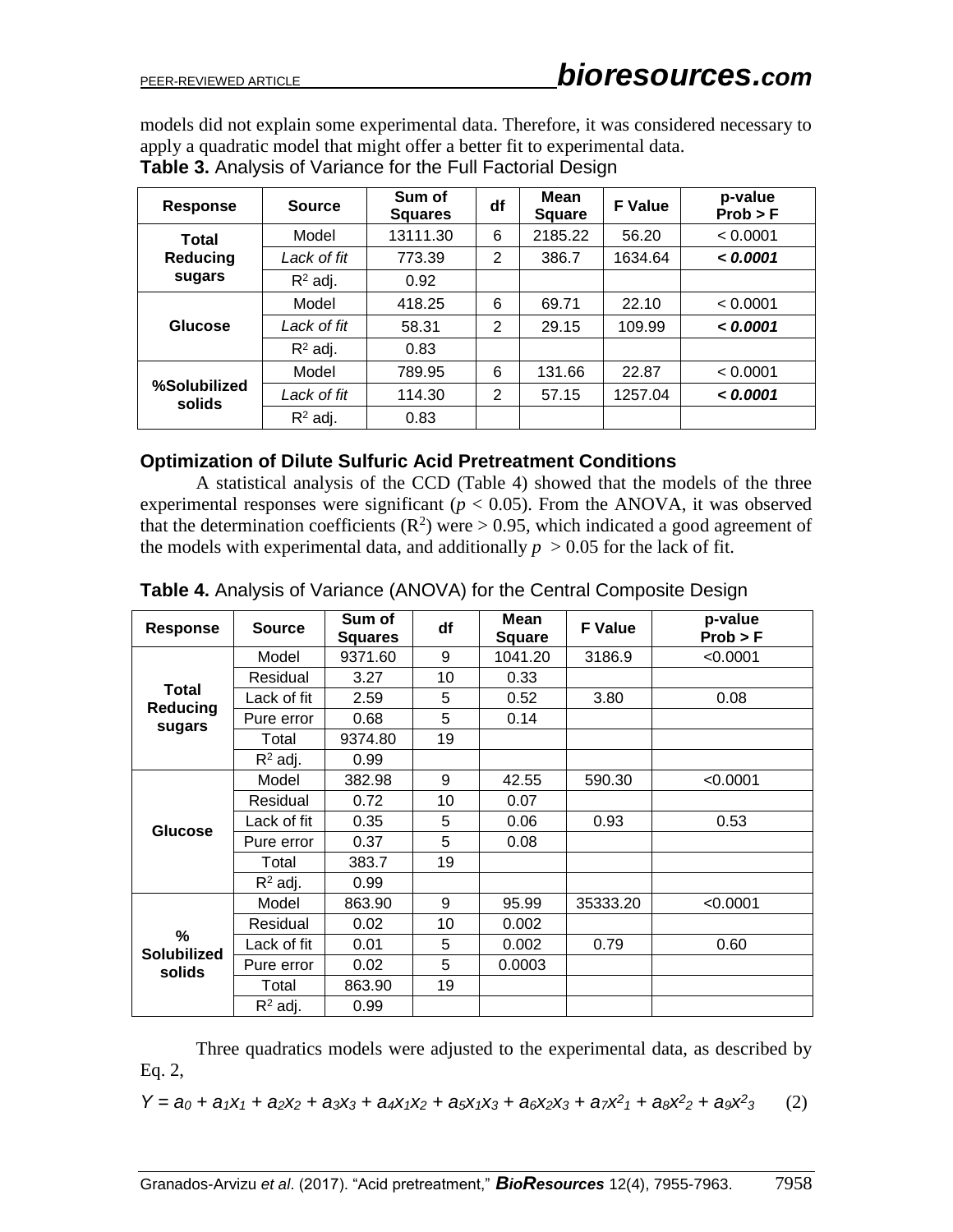where  $x_1$  is pretreatment time (min),  $x_2$  is sulfuric acid concentration (% v/v),  $x_3$  is CP solids concentration  $(w/v)$ , and the term  $a_i$  refers to the model coefficients (Table 5).

|                | <b>Total Reducing</b><br><b>Sugars</b> | <b>Glucose</b> | <b>Solubilized Solids</b> |
|----------------|----------------------------------------|----------------|---------------------------|
| a <sub>0</sub> | 66.67                                  | 14.64          | 71.16                     |
| a <sub>1</sub> | 5.53                                   | 1.56           | 0.99                      |
| a <sub>2</sub> | 13.68                                  | 3.19           | 5.35                      |
| a <sub>3</sub> | 15.19                                  | 1.77           | $-1.88$                   |
| a <sub>4</sub> | $-5.17$                                | 1.34           | $-3.15$                   |
| a <sub>5</sub> | 2.27                                   | 1.59           | 0.69                      |
| a <sub>6</sub> | 8.92                                   | 1.29           | <b>NS</b>                 |
| a <sub>7</sub> | $-7.99$                                | $-1.28$        | $-0.59$                   |
| a <sub>8</sub> | $-10.52$                               | $-1.22$        | $-4.76$                   |
| a <sub>9</sub> | <b>NS</b>                              | $-2.54$        | $-0.17$                   |
| $R^2$ adj      | 0.99                                   | 0.99           | 0.99                      |

**Table 5.** Coefficients of the Adjusted Model Corresponding to Responses to CCD

All coefficients are significant ( $p < 0.05$ ), except where stated; NS: Not significant

The variable *Y* is the response, which for total reducing sugars and glucose was in g/L, while for solubilized solids it was weight, expressed in %. The use of coded coefficients allowed the influence of the three factors on each response to be identified. For total reducing sugars, the three linear factors showed a positive effect, where the CP solids concentration was the factor with the highest influence (15.19). The quadratic influence of time (-7.99) and sulfuric acid concentration (-10.52) is shown in Fig. 1, while the CP solids concentration showed no significance. Sulfuric acid exerted a greater influence on glucose than the pretreatment time and CP solids, when the linear mituence on glucose than the pretreatr<br>coefficients of the model were considered.



Fig. 1. A) Response surface plots of the effects of the time and H<sub>2</sub>SO<sub>4</sub> concentration on total reducing sugars; B) Response surface plots of the effects of time, H<sub>2</sub>SO<sub>4</sub> concentration, and CP solids content on solubilized solids (%); CP solids were fixed at 20% (w/v)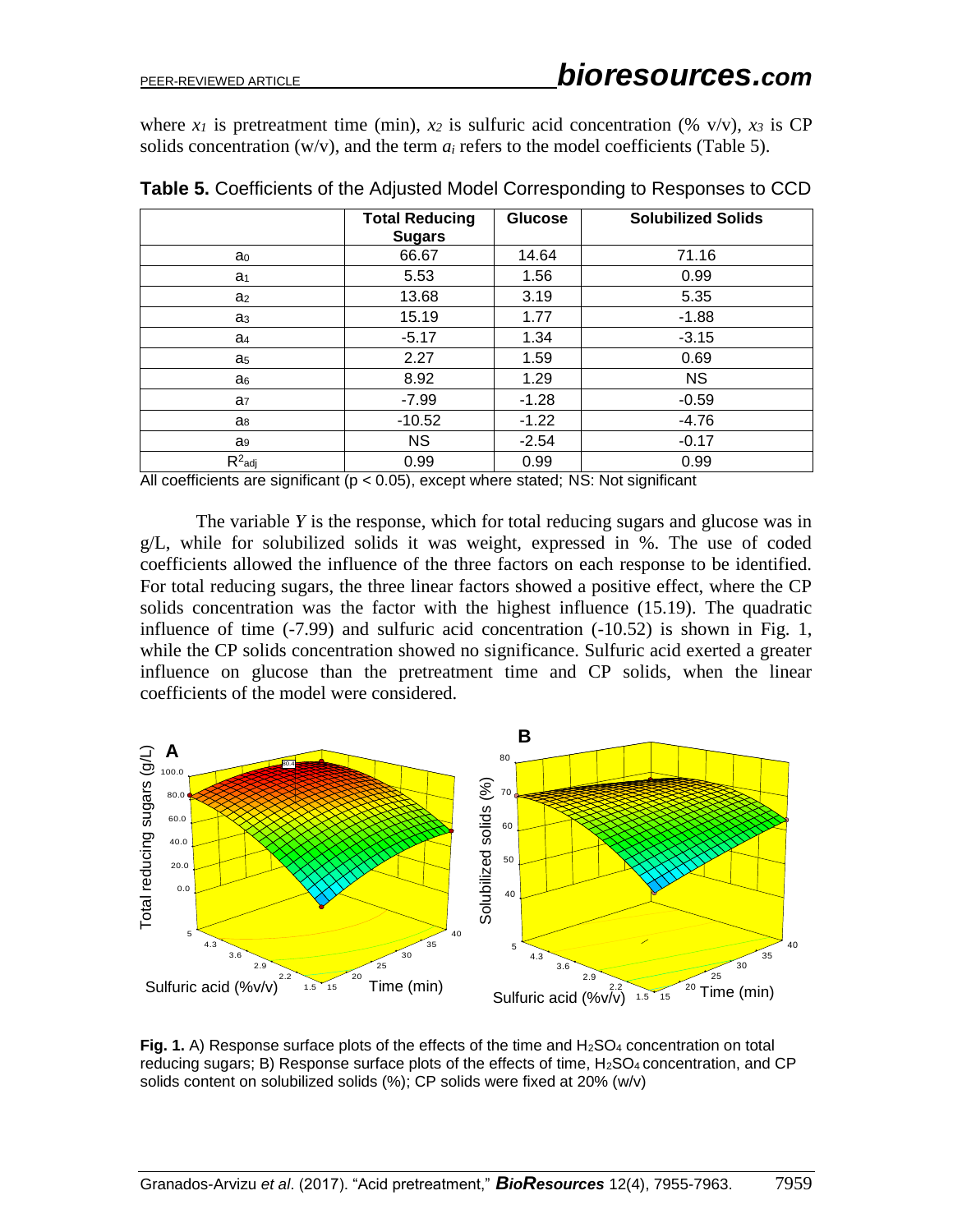The quadratic term showing the highest effect on glucose was CP solids (-2.54) followed by pretreatment time (-1.28) (Fig. 2A). The quadratic interaction between CP solids and sulfuric acid is shown in Fig. 2B, as indicated by coefficients  $a_7$  to  $a_9$  (Table 5).



**Fig. 2.** Response surface plots of the effects of the time, H<sub>2</sub>SO<sub>4</sub> concentration, and CP solids content on glucose: A) fixed sulfuric acid at 3.37% (v/v) and B) fixed time at 26.1 min

Thus, changes in the factors levels resulted in a minimal effect on glucose recovery. Concerning solubilized solids, sulfuric acid showed the highest influence on linear and quadratic parameters of the model (linear 5.35, quadratic -4.76), while the CP concentration exerted a negative linear influence (-1.88).

An increase in sulfuric acid produced more CP hydrolysis, but at  $5\%$  (v/v) the response reached a stationary point, while increased contact time produced almost linear increases of solubilized solids (Fig. 1B).

#### **Response Optimization**

The optimal conditions derived from the quadratic models were  $3.37\%$  (v/v) sulfuric acid and 20% (w/v) CP solids with a desirability of 0.68 (Fig. 3), and the results predicted by the models were 80.4 g/L of total reducing sugars, 13 g/L of glucose, and 68.9% of solubilized solids. Four replicates were performed using the optimal conditions, and the experimental results were 78.9 g/L  $\pm$  1.9 g/L total reducing sugars, 11.7 g/L  $\pm$  0.8 g/L glucose, and  $68.8\% \pm 0.4\%$  solubilized solids.

From this, the quadratic models developed from the experimental results are able to predict the operational conditions that should be used in the pretreatment of CP. The remaining solid fraction that resulted from the optimum condition showed the following composition (w/w):  $23.76\% \pm 2.43\%$  cellulose,  $18.65\% \pm 1.93\%$  lignin,  $65.82\% \pm 2.05\%$ soluble solids, and 0% hemicellulose. This was attributed to the dilute acid pretreatment at 121 °C, which was capable to completely hydrolyze hemicellulose (Saha 2003). Moreover, cellulose is more available to other processes such as enzymatic saccharification, from which 90% of the glucose yield can be potentially obtained (Jung and Kim 2015). Therefore, the dilute acid pretreatment at a relatively low temperature is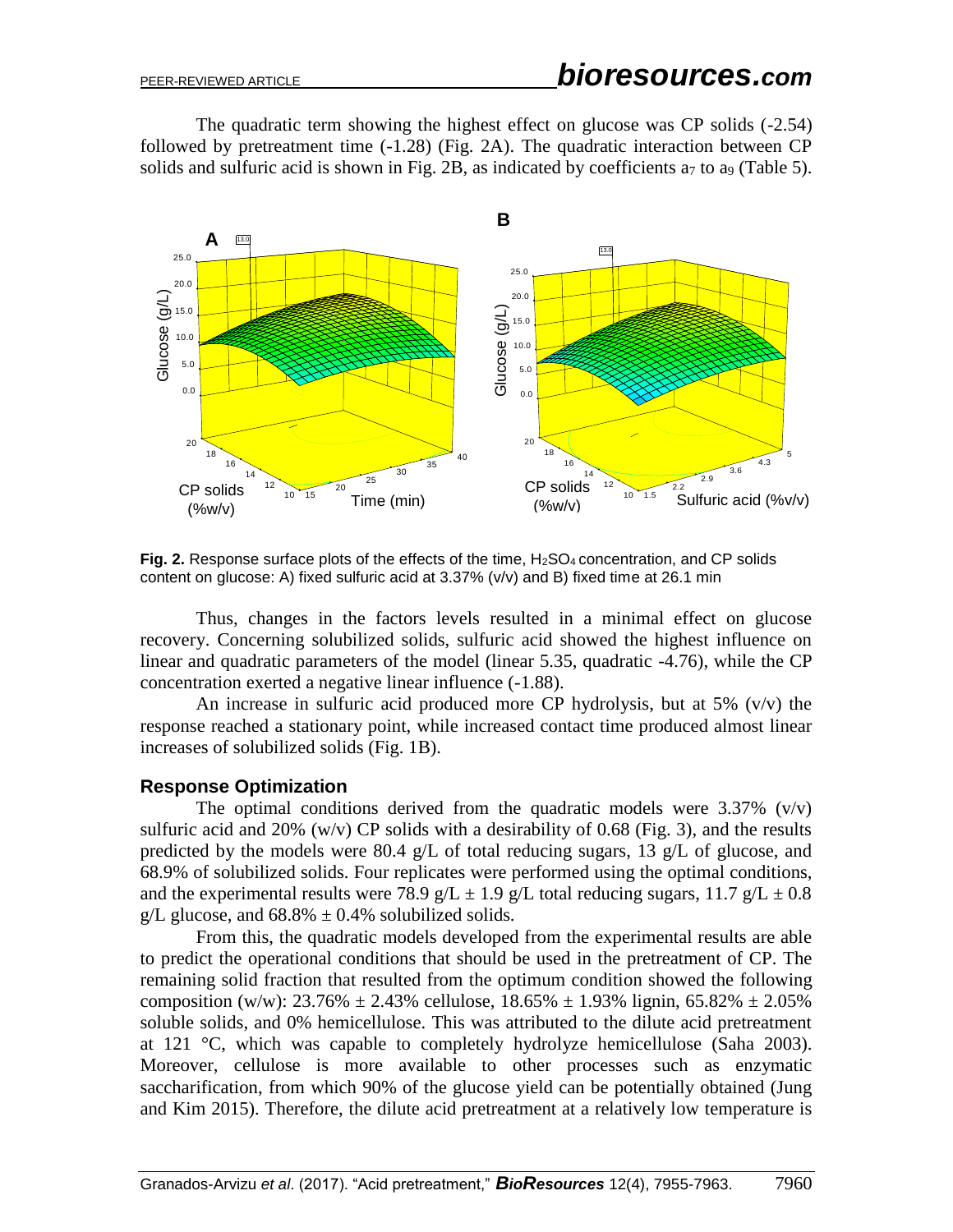an alternative to minimize the formation of inhibitory compounds and is an option to produce fermentable sugars from corn pericarp (Saha 2003).



Time (min)

**Fig. 3.** Desirability graph for CP pretreatment optimization; optimal position for the three responses is marked (0.688), and the coordinates are: time = 23.45 min, sulfuric acid = 3.37 (% v/v); CP solids are fixed at 20% (w/v)

There have been few works dealing with by-products from corn wet milling, using conditions similar to those used here. Saha and Bothast (1999) tested dilute acid pretreatment (0.5 to 1% H<sub>2</sub>SO<sub>4</sub> v/v, 121 °C, 15 -60 min) on corn fiber, but it was not optimized. They found that longer time and higher acid levels increased reducing sugars yield, which is similar to our findings, but the present yields were 50% higher. Yoshida *et al*. (2010) reported an optimization strategy from microwave-assisted extraction of carbohydrates from corn fiber, and found an optimal solubilization rate of 70.8%, 2% more than our result at 121ºC, whereas carbohydrates yield was 53.8 g/100g, about 31% lower than that found in this work.

#### **CONCLUSIONS**

- 1. From RSM, optimized hydrolysis conditions that led to the maximum reducing sugars, glucose, and solubilized solids production were 3.43% (w/v) sulfuric acid and 20% (w/v) of CP content at 121  $\degree$ C for 22.3 min.
- 2. A second-order empirical model was developed that successfully predicted the maximum yields of the three responses.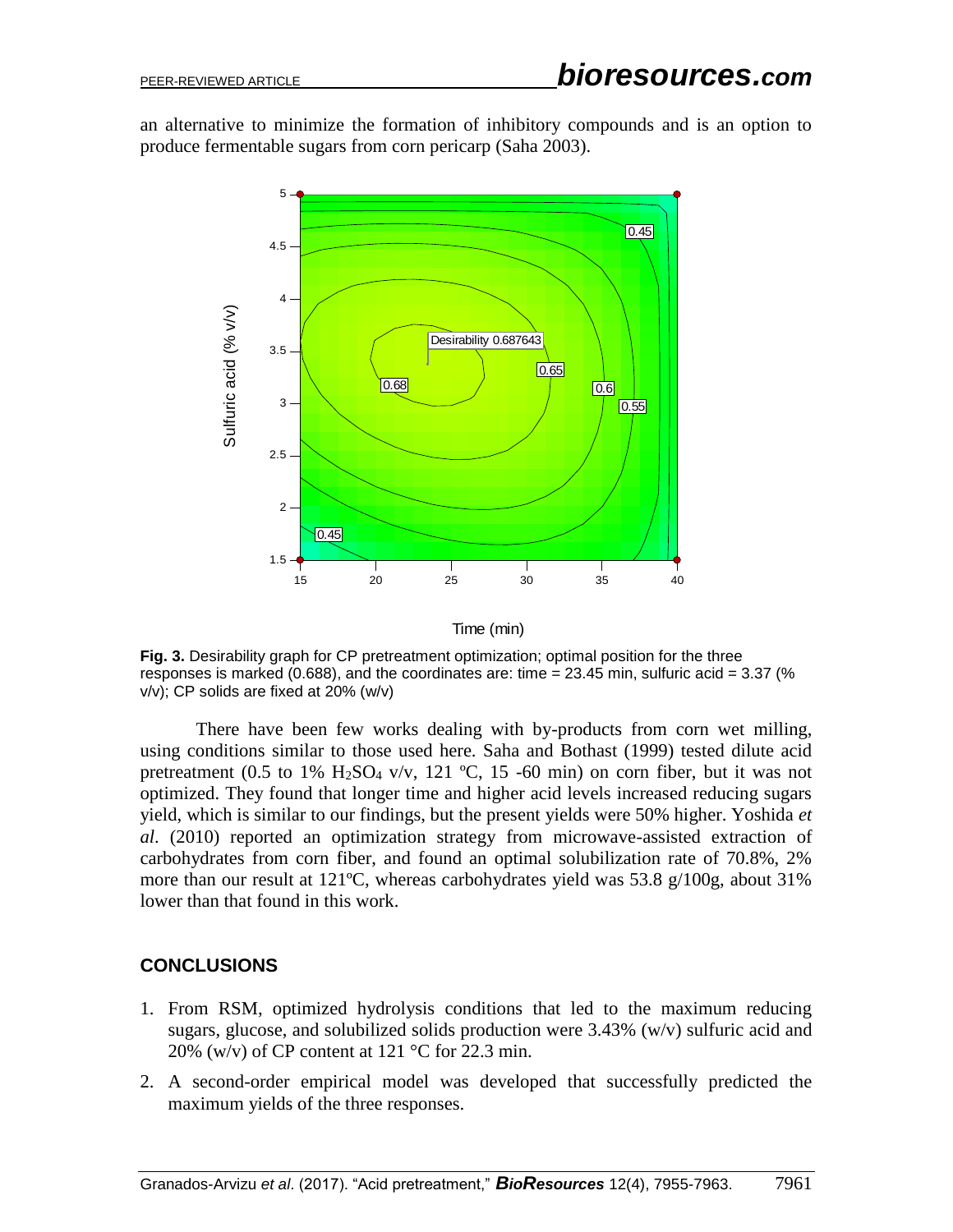3. The dilute sulfuric acid pretreatment was capable of solubilizing all hemicellulose in CP.

### **ACKNOWLEDGMENTS**

The financial support for the MSc and PhD grants from CONACYT is appreciated. This publication was financed using PFCE 2016 resources.

## **REFERENCES CITED**

- Alvira, P., Tomás-Pejó, E., Ballesteros, M., and Negro, M. J. (2010). "Pretreatment technologies for an efficient bioethanol production process based on enzymatic hydrolysis: A review," *Bioresource Technol.* 101(13), 4851-4861. DOI: [10.1016/j.biortech.2009.11.093](http://doi.org/10.1016/j.biortech.2009.11.093)
- Avci, A., Saha, B. C., Dien, B. S., Kennedy, G. J., and Cotta, M. A. (2013). "Response surface optimization of corn stover pretreatment using dilute phosphoric acid for enzymatic hydrolysis and ethanol production," *Bioresource Technol.* 130C, 603-612. DOI: [10.1016/j.biortech.2012.12.104](http://doi.org/10.1016/j.biortech.2012.12.104)
- Ankon, T. (2011a). "Neutral detergent fiber in feeds, filter bag technique," Method 6. Macedon, NY.
- Ankon, T. (2011b). "Acid detergent fiber in feeds, filter bag technique," Method 5. Macedon, NY.
- Bura, R., Bothast, R., Mansfield, S., and Saddler, J. (2003). "Optimization of SO2 catalyzed steam pretreatment of corn fiber for ethanol production," *Appl. Biochem. Biotechnol.* 106, 319-335. DOI: 10.1385/ABAB:106:1-3:319.
- Díaz-Malváez, F. I., García-Almendárez, B. E., Hernández-Arana, A., Amaro-Reyes, A., and Regalado-González, C. (2013). "Isolation and properties of β-xylosidase from *Aspergillus niger* GS1 using corn pericarp upon solid state fermentation," *Process Biochem.* 48(7), 1018-1024. DOI: [10.1016/j.procbio.2013.05.003](http://doi.org/10.1016/j.procbio.2013.05.003)
- Gírio, F. M., Fonseca, C., Carvalheiro, F., Duarte, L. C., Marques, S., and Bogel-Łukasik, R. (2010). "Hemicelluloses for fuel ethanol: A review," *Bioresource Technol.* 101(13), 4775-4800. DOI: [10.1016/j.biortech.2010.01.088](http://doi.org/10.1016/j.biortech.2010.01.088)
- Hsu, T.-C., Guo, G.-L., Chen, W.-H., and Hwang, W.-S. (2010). "Effect of dilute acid pretreatment of rice straw on structural properties and enzymatic hydrolysis," *Bioresource Technol.* 101(13), 4907-4913. DOI: [10.1016/j.biortech.2009.10.009](http://doi.org/10.1016/j.biortech.2009.10.009)
- Huang, H. -J., Ramaswamy, S., Tschirner, U. W., and Ramarao, B. V. (2008). "A review of separation technologies in current and future biorefineries," *Sep. Purif. Technol.* 62(1), 1–21. DOI: [10.1016/j.seppur.2007.12.011](http://doi.org/10.1016/j.seppur.2007.12.011)
- Jung, Y. H., and Kim, K. H. (2015). "Chapter 3 Acidic pretreatment," in: *Pretreatment Biomass*, A. P. N. B. Larroche (ed.), Elsevier, Amsterdam, Netherlands, pp. 27-50. DOI: [10.1016/B978-0-12-800080-9.00003-7](http://doi.org/10.1016/B978-0-12-800080-9.00003-7)
- Kim, I., Lee, B., Park, J.-Y., Choi, S.-A., and Han, J.-I. (2014). "Effect of nitric acid on pretreatment and fermentation for enhancing ethanol production of rice straw," *Carbohyd. Polym.* 99, 563-567. DOI: [10.1016/j.carbpol.2013.08.092](http://doi.org/10.1016/j.carbpol.2013.08.092)
- Koradiya, M., Duggirala, S., Tipre, D., and Dave, S. (2016). "Pretreatment optimization of sorghum pioneer biomass for bioethanol production and its scale-up," *Bioresource Technol.* 199, 142-147. DOI: 10.1016/j.biortech.2015.08.156